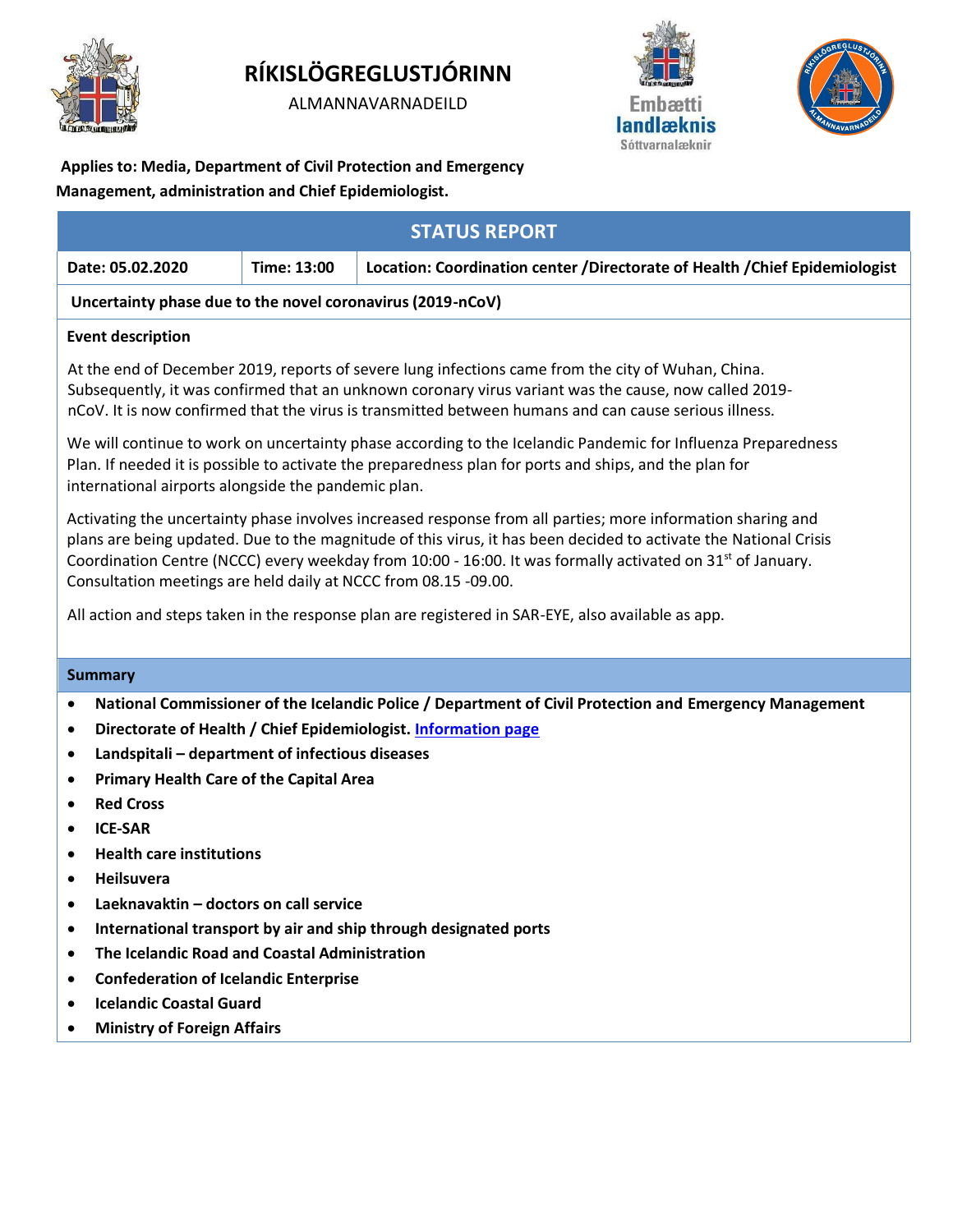#### **Coronavirus – spread abroad**

Today, on 5th of February 2020 cases of the 2019-nCoV has been confirmed in 24,530 individuals and about 493 are deceased (2.0%). One death outside of Chine has been reported, in the Philippines. According to John [Hopkins](https://gisanddata.maps.arcgis.com/apps/opsdashboard/index.html#/bda7594740fd40299423467b48e9ecf6) 697 individuals have recovered from the illness.

The cases reported are from China (24.329), Taiwan (11), Thailand (25), Australia (13), Malaysia (10), Singapore (24), Japan (33), South-Korea (18), Vietnam (10), Nepal (1), Philippines (2), Sri Lanka (1), Cambodia (1), India (3), United Arab Emirates (5), France (6), Germany (12), Finland (1), Italy (2), UK (2), Russia (2), Spain (1), Sweden (1), Belgium (1), USA (11), Canada (5). The vast majority of cases originate in China.

Ministry of Foreign Affairs - Embassy of Iceland in Beijing informs Icelanders in China if information is required. The Embassy has posted on social media (se[e Facebook\)](https://www.facebook.com/utanrikisthjonustan/) and on their website where Icelanders are advised to register with the civil service at help@mfa.is. In this way, the embassy will increase the number of Icelanders that they can easily reach if needed.

Text messages to all arriving passengers at Keflavik airport was activated on 4<sup>th</sup> of February.

#### **Iceland**

- This morning, during the daily meeting responses and ongoing measures and ways to prevent the virus from reaching Iceland were discussed
- Health care facilities are prepared if the virus transmits to Iceland, they focus information sharing, update plans and are reviewing inventory status. The Department of Infectious Diseases provides advice on disease prevention and control.
- Organizations and the business community have been encouraged to update their response plans for uninterrupted operations, where it is expected that companies and organizations within the same industry cooperate. In such a plan, companies and organizations must consider worst case scenario, including 25-50% absence of employees.
- Guidelines for travelers remain unchanged. The Chief Epidemiologist recommends that travelers avoid unnecessary trips to China, where the 2019-nCoV is underway. Arriving passenger from China are requested to stay in quarantine for 14 days after arrival. Symptoms usually appear 4-8 days after infection.
- Multiple ways have been used to reach Chinese tourists in Iceland. If they contact the health care system they are requested to stay in quarantine for 14 days.
- The general public and tourists in Iceland that believe they have caught the virus are encouraged to call 1700 (for foreign phone numbers the number is +354 544-4113) for more information and on how to access the health care system. Individuals are specifically asked not to attend hospitals or clinics unless receiving telephone advice.
- The Icelandic Coast Guard now sends information to arriving ships, emphasizing that they need to report if crew or passengers fall ill. According to international regulations ships are obligated to send information regarding the health of the crew and passengers 24 hours before arrival. The customs control and the Icelandic Coast Guard review this information and respond if they need medical attention.
- The stock for protective equipment stock and drugs has been updated
- An ongoing analysis of the isolation facilities for tourists is well is underway.
- Information regarding the coronavirus is available on the Directorates of Health [website.](https://www.landlaeknir.is/koronaveira/english/)